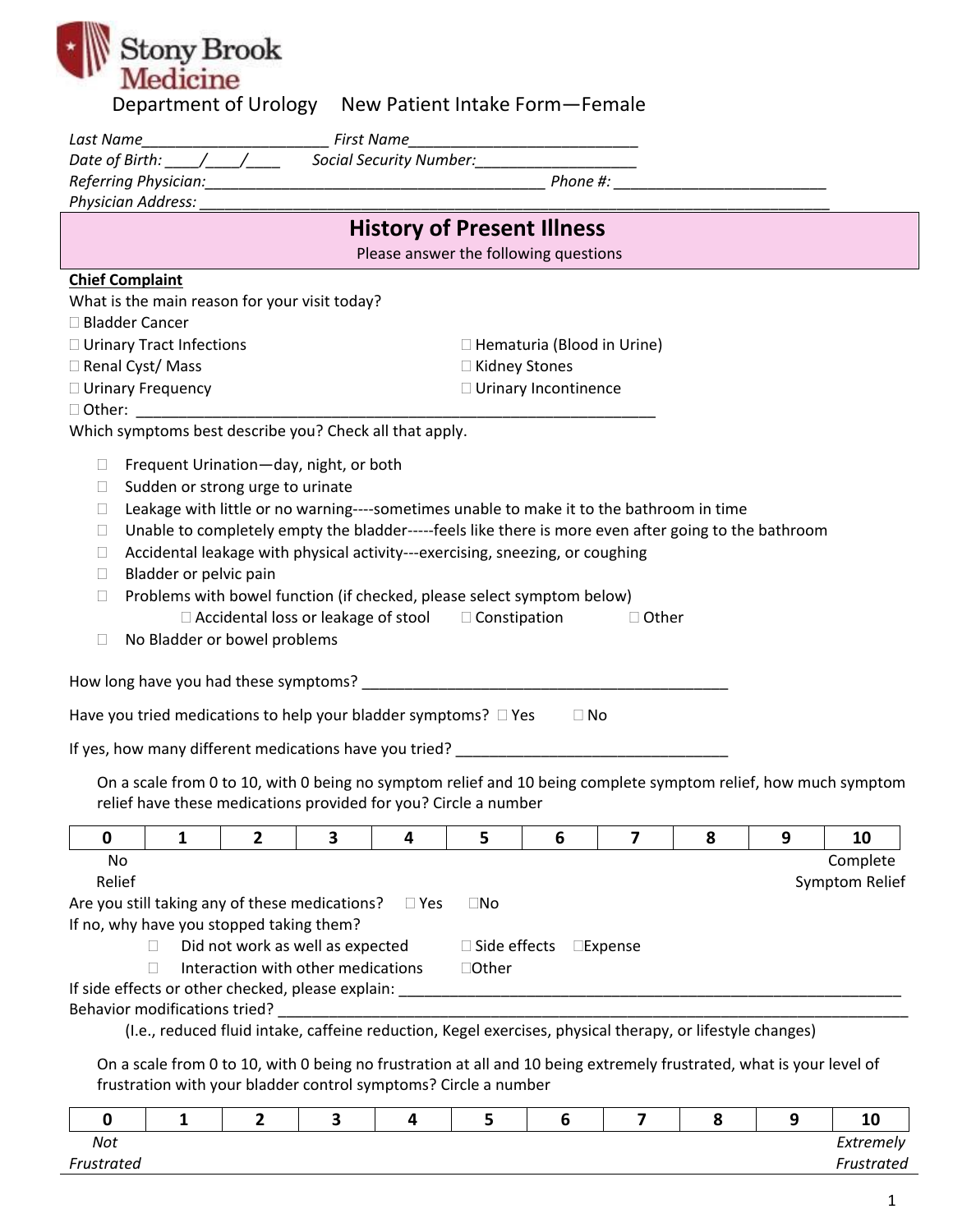

# **Urogenital Distress Inventory Short Form (UDI-6)**

Please answer each question by checking the best response. While answering these questions, please consider your symptom over the last 3 months. We realize that you may not be having problems in some of these areas, but please fill out this form as completely as possible.

| Do you experience, and if so, how much are you        | Not at all | Slightly | Moderately | Greatly |
|-------------------------------------------------------|------------|----------|------------|---------|
| bothered by                                           |            |          |            |         |
| <b>Frequent Urination</b>                             |            |          |            |         |
| Leakage related to feeling of urgency                 |            |          |            |         |
| Leakage related to physical activity, coughing, or    |            |          |            |         |
| sneezing                                              | 0          |          |            |         |
| Small amounts of leakage (drops)                      |            |          |            |         |
| Difficulty emptying bladder                           |            |          |            |         |
|                                                       |            |          |            |         |
| Pain or discomfort in lower abdominal or genital area |            |          |            |         |

## **INCONTINENCE IMPACT QUESTIONAIRE-SHORT FORM (IIQ-7)**

Some people find accidental urine loss may affect their activities, relationships, and feelings. The questions below refer to areas in your life that may have been influenced or changed by your problem. For each question, circle the response that best describes how much your activities, relationships, and feelings are being affected by urine leakage.

|    | Has urine leakage affected your                    | Not at all | Slightly | Moderately | Greatly |
|----|----------------------------------------------------|------------|----------|------------|---------|
|    | 1. Ability to do household chores (cooking,        |            |          |            |         |
|    | housecleaning, laundry)?                           |            |          |            | 3       |
|    | 2. Physical recreation such as walking, swimming,  |            |          |            |         |
|    | or other exercise?                                 |            |          |            |         |
| 3. | Entertainment activities (movies, concerts,        |            |          |            |         |
|    | $etc.$ )?                                          |            |          |            |         |
| 4. | Ability to travel by car or bus more than 30       |            |          |            |         |
|    | minutes from home?                                 |            |          |            |         |
|    | 5. Participation in social activities outside your |            |          |            |         |
|    | home?                                              |            |          |            | 3       |
| 6. | Emotional health (nervousness, depression,         |            |          |            |         |
|    | $etc.$ )?                                          |            |          |            |         |
|    | 7. Feeling frustrated?                             |            |          |            | ੨       |

Items 1 and 2 = physical activity; Items 3 and 4 = travel

Items 5 = social/relationships; items 6 and 7 = emotional health

**Scoring:** Item responses are assigned values of 0 for "not at all," 1 for "slightly,"2 for "moderately," and 3 for "greatly." The average score of items responded to is calculated. The average, which ranges 0 to 3, is multiplied by 33 1/3 to put scores on a scale of 0 to 100.

**Reference:** Uebersax, J.S., Wyman, J.F., Shumaker, S.A, McClish, D.K, Fantl, J.A., & the Continence Program for Women Research Group. (19950. Short forms to assess life quality and symptom distress for urinary incontinence in women: the Incontinence Impact Questionnaire and the Urogenital Distress Inventory. *Neurology and Urodynamics*, 14(2), 131-139.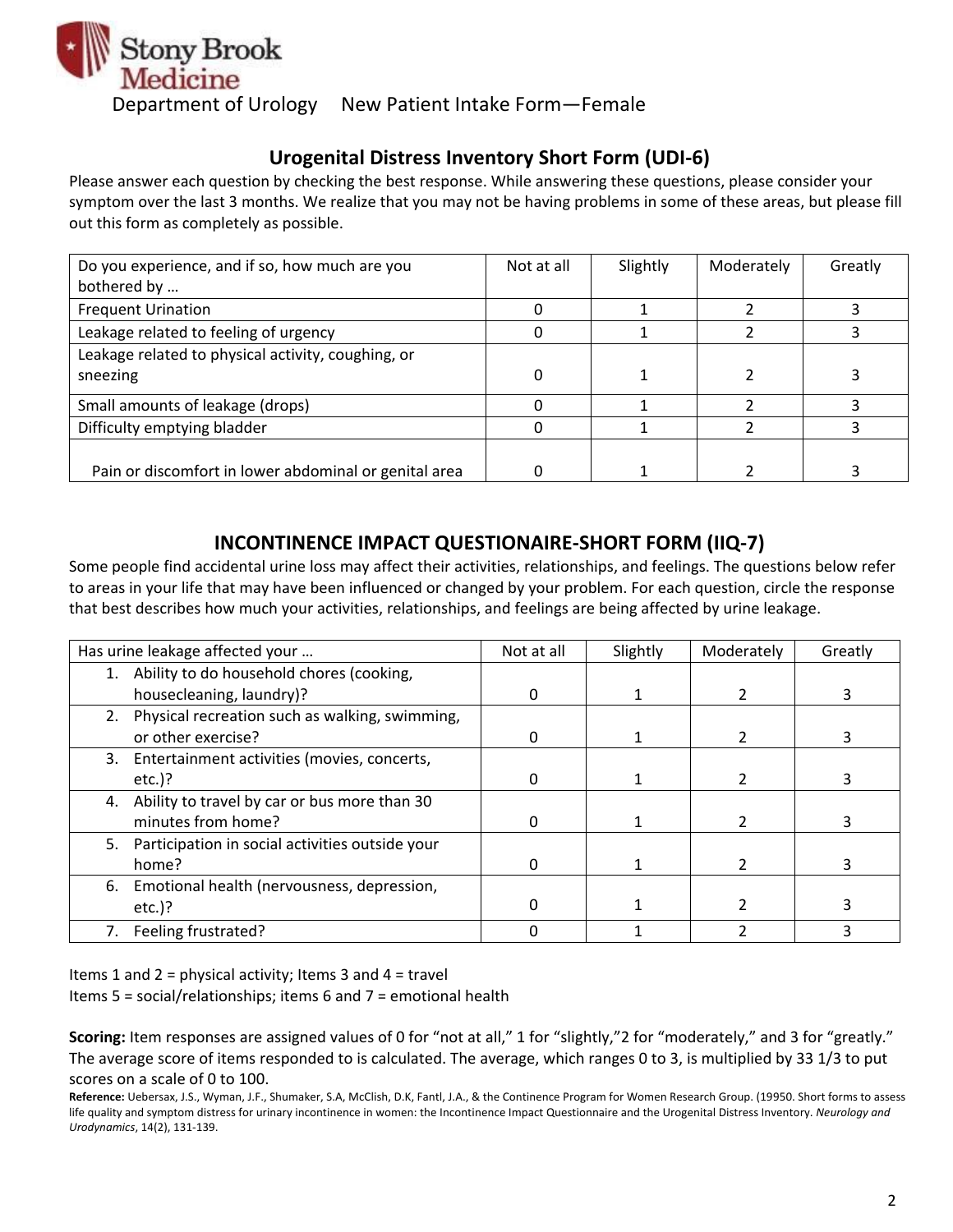

# **Past Medical & Social History**

Please answer the following questions

Please check if **you** have ever had any of the following:

| $\Box$ Parkinson's                                            | $\Box$ Multiple Sclerosis                                                |
|---------------------------------------------------------------|--------------------------------------------------------------------------|
| $\Box$ Heart Disease                                          | $\Box$ Heart Attack                                                      |
| $\Box$ High Blood Pressure                                    | $\Box$ Lung (COPD, Asthma)                                               |
|                                                               | $\Box$ High Cholesterol/triglyceride $\Box$ Sexually transmitted disease |
| $\Box$ Stroke/TIA                                             | $\Box$ Diabetes                                                          |
| $\Box$ Thyroid                                                | $\Box$ Seizures/Epilepsy                                                 |
| □ Cancer: Type                                                |                                                                          |
| $\Box$ Kidney/Bladder (Renal Cyst, Renal Mass, Stones)        |                                                                          |
| $\Box$ Anxiety, depression or mental illness                  |                                                                          |
| $\Box$ Blood disorders (abnormal bleeding anemia, high or low |                                                                          |
| white count)                                                  |                                                                          |

 $\Box$  Other  $\rule{1em}{0.15mm}$ 

Are you pregnant? Y / N How many Pregnancies? \_\_\_\_\_\_How many children? \_\_\_\_\_\_ Vaginal \_\_\_\_\_\_\_\_ C-section\_\_\_\_\_\_\_ Date of last menstrual period: \_\_\_\_\_\_\_\_\_

\_\_\_\_\_\_\_\_\_\_\_\_\_\_\_\_\_\_\_\_\_\_\_\_\_\_\_\_\_\_\_\_\_\_\_\_\_\_\_\_\_\_\_\_\_\_\_\_\_\_

#### **Surgical History**

- 1. Have you ever had surgery?  $\Box$  Yes  $\Box$  No
	- 2. Please list approximate dates and reasons for any surgery (including childbirth): Date Surgeries

\_\_\_\_\_\_\_\_\_\_\_\_\_\_\_ \_\_\_\_\_\_\_\_\_\_\_\_\_\_\_\_\_\_\_\_\_\_\_\_\_\_\_\_ \_\_\_\_\_\_\_\_\_\_\_\_\_\_\_ \_\_\_\_\_\_\_\_\_\_\_\_\_\_\_\_\_\_\_\_\_\_\_\_\_\_\_\_ \_\_\_\_\_\_\_\_\_\_\_\_\_\_\_ \_\_\_\_\_\_\_\_\_\_\_\_\_\_\_\_\_\_\_\_\_\_\_\_\_\_\_\_

\_\_\_\_\_\_\_\_\_\_\_\_\_\_\_ \_\_\_\_\_\_\_\_\_\_\_\_\_\_\_\_\_\_\_\_\_\_\_\_\_\_\_\_ \_\_\_\_\_\_\_\_\_\_\_\_\_\_\_ \_\_\_\_\_\_\_\_\_\_\_\_\_\_\_\_\_\_\_\_\_\_\_\_\_\_\_\_

#### **Medications**

1. Please list any prescription medications you are currently taking and their dosages.

| <b>Medication Name</b> | Dosage | Reason for taking |
|------------------------|--------|-------------------|
|                        |        |                   |
|                        |        |                   |
|                        |        |                   |
|                        |        |                   |
|                        |        |                   |
|                        |        |                   |
|                        |        |                   |
|                        |        |                   |
|                        |        |                   |
|                        |        |                   |

### **Medical History Medications cont.**

| 2. Please indicate if you are taking of the following over                                                            |
|-----------------------------------------------------------------------------------------------------------------------|
| the counter medications:                                                                                              |
| □ Aspirin □ Tylenol □ Advil/Motrin/Ibuprofen                                                                          |
| □ Antacid □ Laxatives □ Decongestants                                                                                 |
|                                                                                                                       |
|                                                                                                                       |
| the control of the control of the control of the control of the control of                                            |
| Pharmacy                                                                                                              |
|                                                                                                                       |
|                                                                                                                       |
|                                                                                                                       |
|                                                                                                                       |
| <b>Allergies</b>                                                                                                      |
| Do you have any allergies? □ Yes □ No                                                                                 |
| If yes please specify below:                                                                                          |
|                                                                                                                       |
| <u> 1980 - Jan Jan Jawa Barat, pada 1980 - Andrea State Barat, pada 1980 - Andrea State Barat, pada 1980 - Andrea</u> |
| <b>Social History</b>                                                                                                 |
| Occupation: ______                                                                                                    |
| Marital Status: □ Single □ Married □ Divorced □ Widow                                                                 |
| Do you smoke? □ Yes □ No                                                                                              |
| How much?                                                                                                             |
| Have you smoked in the past? □ Yes □ No                                                                               |
| How Long? _______________                                                                                             |
| Do you drink alcohol? □ Yes □ No How Much?                                                                            |
|                                                                                                                       |
|                                                                                                                       |
| Liquor <sub>______</sub>                                                                                              |
| Do you drink Caffeine? □ Yes □ No How Much?                                                                           |
|                                                                                                                       |
|                                                                                                                       |
| Soda______                                                                                                            |
| Are you on a special diet? □ Yes □ No                                                                                 |
|                                                                                                                       |

#### **Family History**

|                 | Please list all serious illnesses in your immediate family; |
|-----------------|-------------------------------------------------------------|
|                 | (Example: Diabetes, Cancer, Tuberculosis, Heart disease)    |
|                 |                                                             |
|                 |                                                             |
|                 |                                                             |
| Deceased-Cause: |                                                             |
| Sister:         |                                                             |
| Brother:        |                                                             |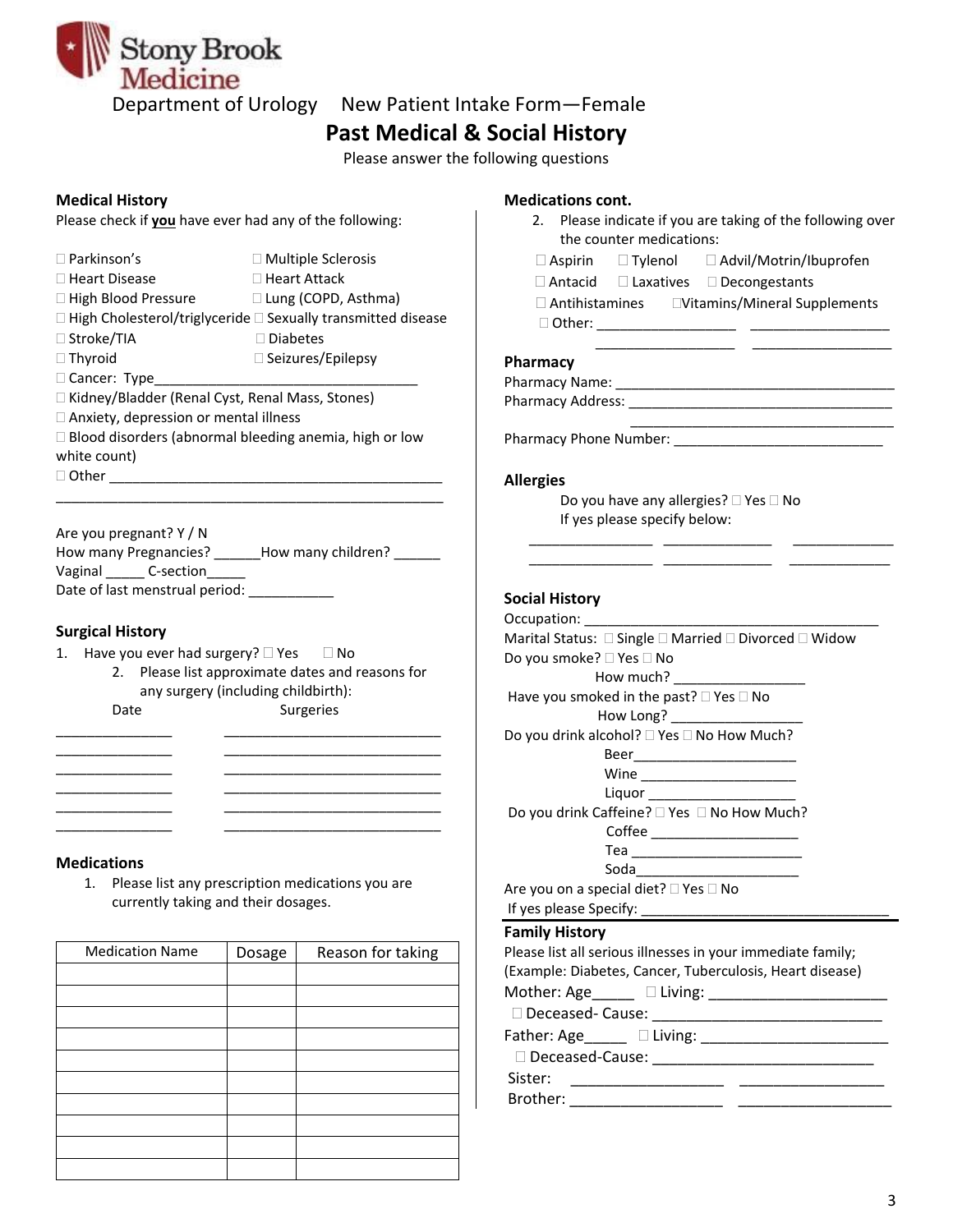

# **Review of symptoms**

Are you currently having problems with the following? Circle yes (y) or no (N)

| <b>Constitutional Symptoms</b> |       | Integumentary                  |       |
|--------------------------------|-------|--------------------------------|-------|
| Fever                          | Y   N | Skin Rash                      | Y   N |
| Chills                         | Y   N | <b>Boils</b>                   | Y N   |
| Sweats                         | Y   N | Persistent itch                | Y N   |
| Weakness                       | Y N   | <b>Burns</b>                   | Y N   |
| Fatigue                        | Y   N | <b>Skin Lesion</b>             | Y N   |
| <b>Eyes</b>                    |       | <b>Musculoskeletal</b>         |       |
| <b>Blurred Vision</b>          | Y   N | Joint pain                     | Y N   |
| Double Vision                  | Y N   | Neck Pain                      | Y N   |
| Pain                           | Y   N | <b>Back Pain</b>               | Y   N |
| Immunologic                    |       | Ears/Nose/Throat/Mouth         |       |
| <b>Recurrent Fevers</b>        | Y   N | Ear Infection                  | Y   N |
| <b>Recurrent Infections</b>    | Y   N | Sore Throat                    | Y N   |
| Malaise                        | Y   N | <b>Sinus Problems</b>          | Y   N |
| <b>Neurological</b>            |       | Genitourinary                  |       |
| Confusion                      | Y   N | <b>Urine Retention</b>         | Y   N |
| Numbness/Tingling              | Y   N | <b>Painful Urination</b>       | Y N   |
| <b>Dizzy Spells</b>            | Y   N | <b>Urinary Frequency</b>       | Y N   |
| Headache                       | Y   N | <b>Blood in Urine</b>          | Y   N |
| <b>Endocrine</b>               |       | Respiratory                    |       |
| <b>Excessive Thirst</b>        | Y   N | Wheezing                       | Y   N |
| Too hot/Cold                   | Y   N | <b>Frequent Cough</b>          | Y N   |
| <b>Excessive Hunger</b>        | Y   N | Shortness of breath            | Y N   |
| Gastrointestinal               |       | Hematologic/Lymphatic          |       |
| Abdominal Pain                 | Y   N | Swollen glands                 | Y   N |
| Nausea/Vomiting                | Y   N | <b>Blood clotting problems</b> | Y   N |
| Indigestion/heartburn          | Y   N | <b>Bruising tendency</b>       | Y   N |
| Diarrhea                       | Y   N |                                |       |
|                                |       | Psychologic                    |       |
| Cardiovascular                 |       | Depression                     | Y N   |
| <b>Chest Pain</b>              | Y   N | Anxiety                        | Y N   |
| Palpitations                   | Y   N |                                |       |
| <b>Ankle Swelling</b>          | Y   N |                                |       |
|                                |       |                                |       |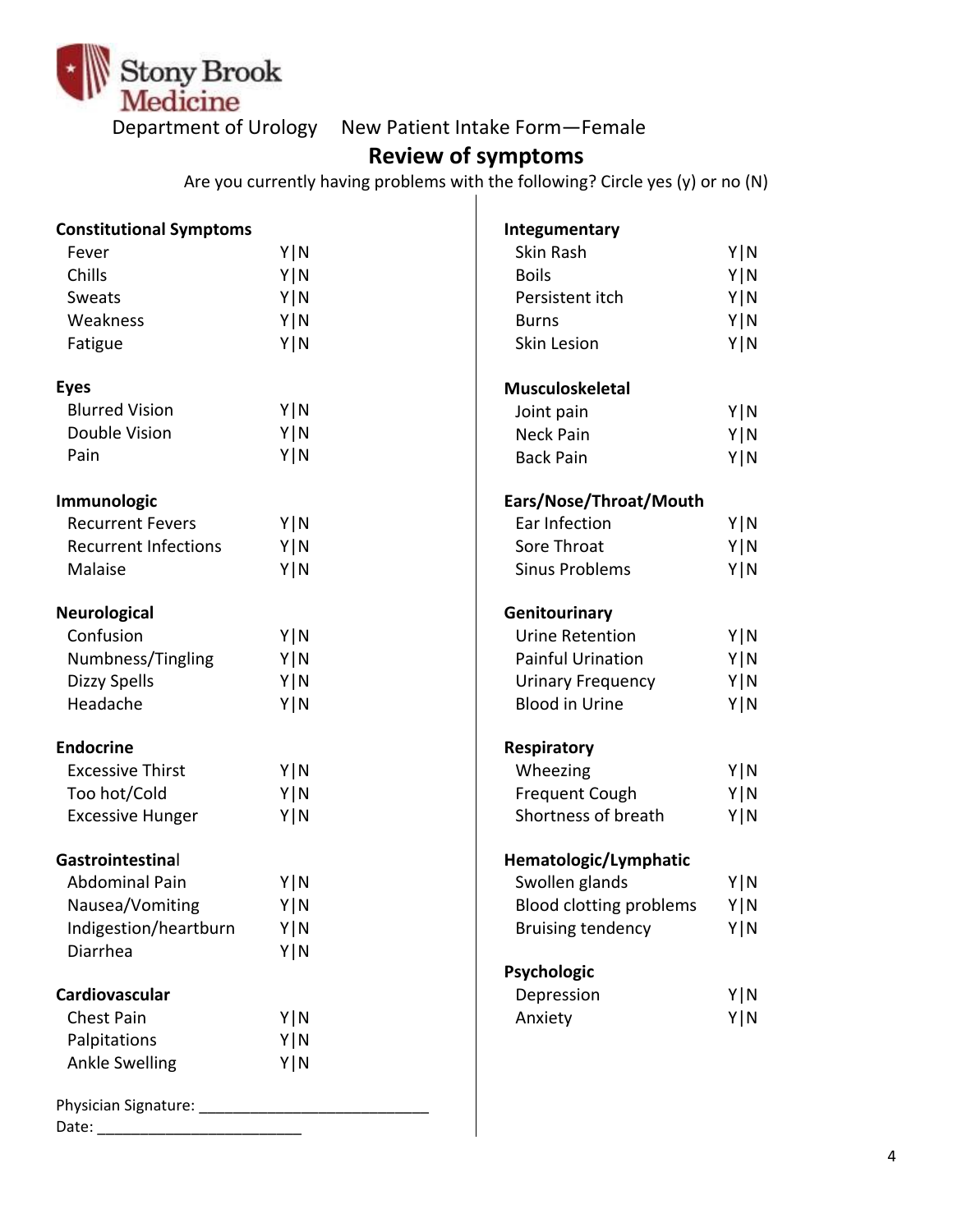

 $\widehat{G}(\widehat{\theta})$ 

R

Ŧ

 $\sim$ 

# Department of Urology New Patient Intake Form—Female

| Ambulatory Care<br>Consent and Notice of Privacy Practices<br>Acknowledgement Form                                                                                                                                                    |                                                     |                                |  |  |
|---------------------------------------------------------------------------------------------------------------------------------------------------------------------------------------------------------------------------------------|-----------------------------------------------------|--------------------------------|--|--|
| Patient Name:                                                                                                                                                                                                                         | <u> 1980 - Andrew Marie Marie II, amerikan bisa</u> | Date of Birth: <b>Campbell</b> |  |  |
| MRN:                                                                                                                                                                                                                                  |                                                     | Enc#:                          |  |  |
| By signing below I consent to the use and disclosure of my health information to treat me and                                                                                                                                         |                                                     |                                |  |  |
| arrange for my medical care, to seek and receive payment for services given to me, and for the                                                                                                                                        |                                                     |                                |  |  |
| business operations of the Hospital and its staff. I have been provided a copy of the SBOHCA                                                                                                                                          |                                                     |                                |  |  |
| Joint Notice of Privacy Practices (Notice) and have therefore been advised of how health                                                                                                                                              |                                                     |                                |  |  |
| information about me may be used and disclosed by the Hospital and the facilities listed at the                                                                                                                                       |                                                     |                                |  |  |
|                                                                                                                                                                                                                                       |                                                     |                                |  |  |
|                                                                                                                                                                                                                                       |                                                     |                                |  |  |
|                                                                                                                                                                                                                                       |                                                     |                                |  |  |
|                                                                                                                                                                                                                                       |                                                     |                                |  |  |
|                                                                                                                                                                                                                                       |                                                     |                                |  |  |
| beginning of the Notice, and how I may obtain access to and control this information.<br>I acknowledge the receipt of the Ambulatory Care Patient Guide on, or prior to this visit.<br>Signature of Patient or Patient Representative |                                                     |                                |  |  |
|                                                                                                                                                                                                                                       |                                                     |                                |  |  |
|                                                                                                                                                                                                                                       |                                                     |                                |  |  |
|                                                                                                                                                                                                                                       |                                                     |                                |  |  |
| Print Name of Patient or Personal Representative<br>Relationship, if signed by person other than Patient                                                                                                                              |                                                     |                                |  |  |
|                                                                                                                                                                                                                                       | Time                                                |                                |  |  |
|                                                                                                                                                                                                                                       |                                                     |                                |  |  |
|                                                                                                                                                                                                                                       |                                                     |                                |  |  |
|                                                                                                                                                                                                                                       |                                                     |                                |  |  |
|                                                                                                                                                                                                                                       |                                                     | Print Name of Witness          |  |  |
|                                                                                                                                                                                                                                       |                                                     |                                |  |  |
| Date<br>Signature of Witness<br>Date<br>Time                                                                                                                                                                                          |                                                     |                                |  |  |

 $\bar{g}$ 

AD2C034 (2/13)

5